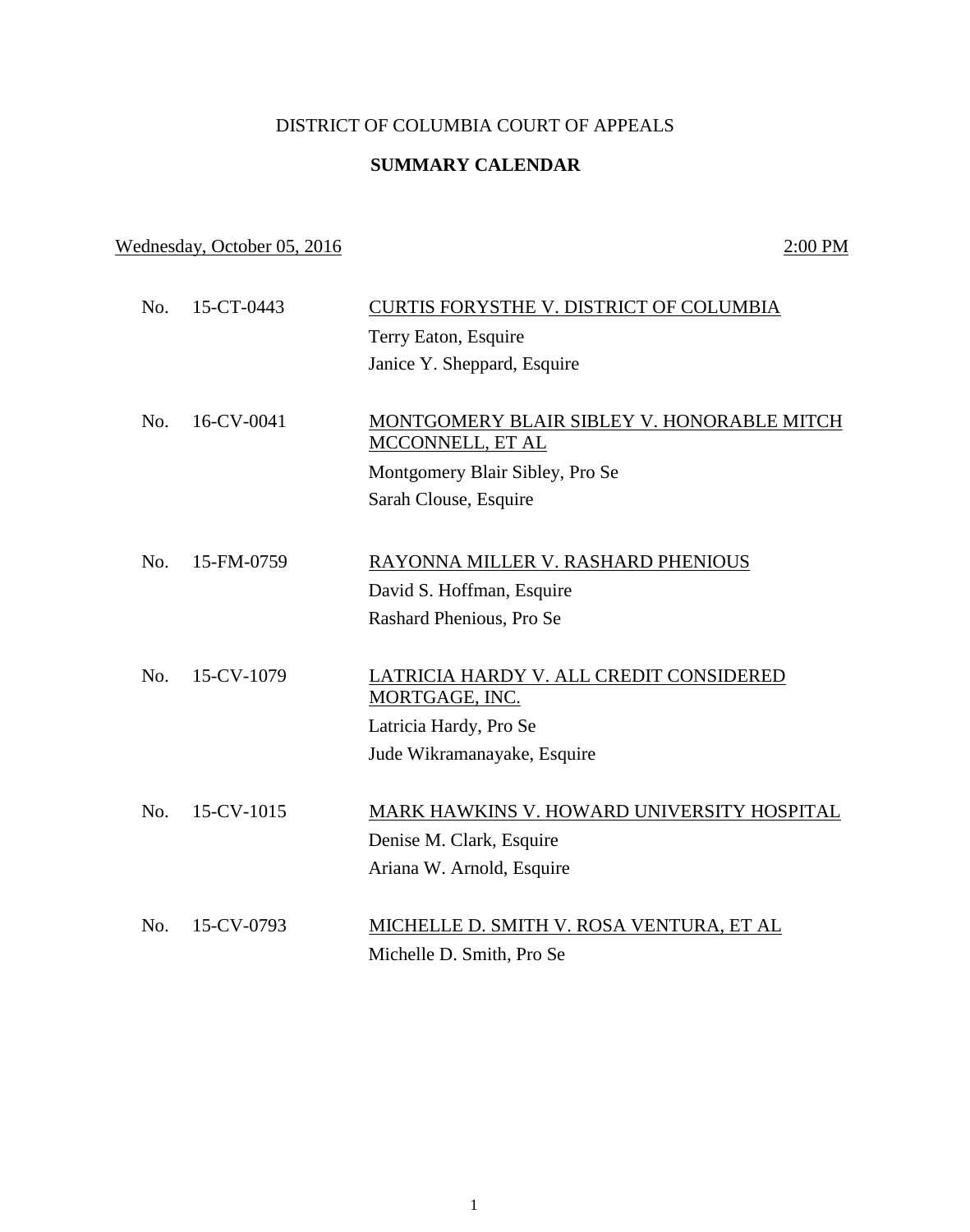## Wednesday, October 12, 2016 2:00 PM

| No. | 15-FM-0341               | <b>GEORGE CASTILLO, JR. V. KEITH MAURICE DAVIS</b>       |           |
|-----|--------------------------|----------------------------------------------------------|-----------|
|     |                          | George Castillo, Jr., Pro Se                             |           |
| No. | 15-CV-1329               | VICTOR E. UDO V. PEPCO HOLDINGS, INC.                    |           |
|     |                          | Uduak James Ubom, Esquire                                |           |
|     |                          | Guy Brenner, Esquire                                     |           |
| No. | 15-CT-0841               | EDWARD JOSEPH COTTER V. DISTRICT OF COLUMBIA             |           |
|     |                          | Lisa Schopler Resnikoff, Esquire                         |           |
|     |                          | John D. Martorana, Esquire                               |           |
| No. | 15-CF-0986               | KEVIN PENASS V. UNITED STATES                            |           |
|     |                          | Matthew J. Peed, Esquire                                 |           |
|     |                          | Daniel J. Lenerz, Esquire                                |           |
| No. | 15-CM-0836               | <b>JAMES FORD V. UNITED STATES</b>                       |           |
|     |                          | Edward E. Schwab, Esquire                                |           |
|     |                          | Monica P. Dolin, Esquire                                 |           |
| No. | 14-CM-0388               | <b>JEROME J. BROWN V. UNITED STATES</b>                  |           |
|     |                          | James E. Drew, Esquire                                   |           |
|     |                          | Alyse I. Constantinide, Esquire                          |           |
|     | Friday, October 21, 2016 |                                                          | $2:00$ PM |
|     |                          |                                                          |           |
| No. | 15-CT-0880               | JEREMY JAMAINE OSBORNE V. DISTRICT OF<br><b>COLUMBIA</b> |           |
|     |                          | Nigel Barrella, Esquire                                  |           |
|     |                          | Janice Y. Sheppard, Esquire                              |           |
|     |                          |                                                          |           |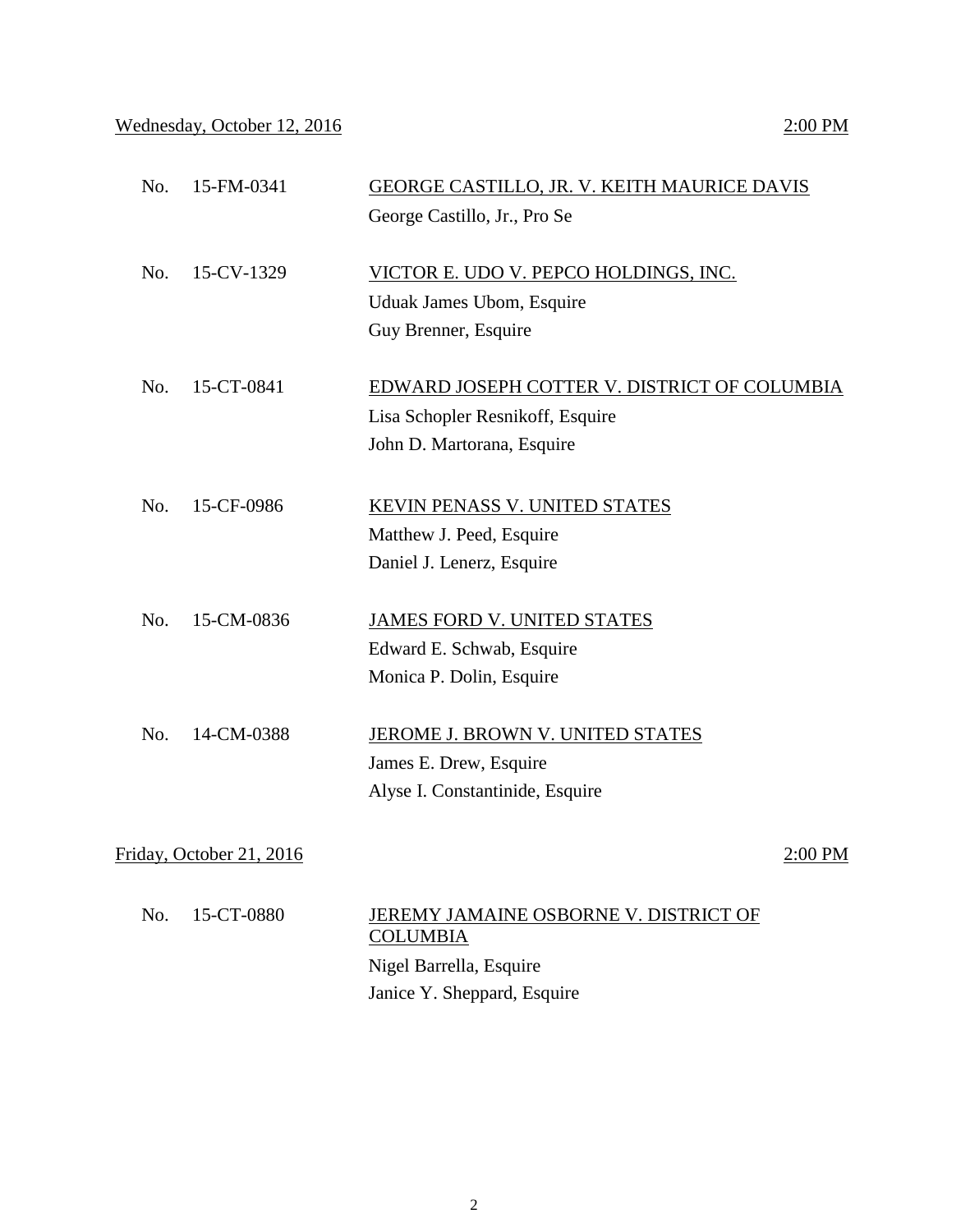| No. | 15-CM-1084               | <b>ILARONA ELKERSON V. UNITED STATES</b>                |         |
|-----|--------------------------|---------------------------------------------------------|---------|
|     |                          | Patricia Cresta-Savage, Esquire                         |         |
|     |                          | Edward G. Burley, Esquire                               |         |
| No. | 15-FM-1185               | MAONEYI M. NZUWAH V. ANNA P. DUNN                       |         |
|     |                          | Jesse Winograd, Esquire                                 |         |
|     |                          | Alan B. Soschin, Esquire                                |         |
|     |                          |                                                         |         |
| No. | 15-CV-0886               | JAMES STUART V. DITTO RESIDENTIAL, LLC                  |         |
|     |                          | James Stuart, Pro Se                                    |         |
|     |                          | Jason A. Pardo, Esquire                                 |         |
| No. | 14-BG-1468               | IN RE: TIMOTHY D. NAEGELE                               |         |
|     |                          | <b>BAR REGISTRATION NO. 161448</b>                      |         |
|     |                          | Wallace E. Shipp, Jr., Esquire                          |         |
|     |                          | Timothy D. Naegele, Pro Se                              |         |
| No. | 15-FS-1032               |                                                         |         |
|     |                          | IN RE: T.H.; T.D.H., APPELLANT                          |         |
|     |                          | Madhavan K. Nair, Esquire                               |         |
|     |                          | Rhondalyn Primes Okoroma, Esquire                       |         |
|     | Monday, October 24, 2016 |                                                         | 2:00 PM |
|     |                          |                                                         |         |
| No. | 15-AA-1290               | CHARLES SHEPHERD V. D.C. DEPARTMENT OF<br><b>HEALTH</b> |         |
|     |                          | Nagesh V. Tammara, Esquire                              |         |
|     |                          | Lucy E. Pittman, Esquire                                |         |
| No. | 15-CM-0530               | <b>TRAVIS M. BUTLER V. UNITED STATES</b>                |         |
|     |                          | Anna B. Scanlon, Esquire                                |         |
|     |                          | Grace B. Richards, Esquire                              |         |
|     |                          |                                                         |         |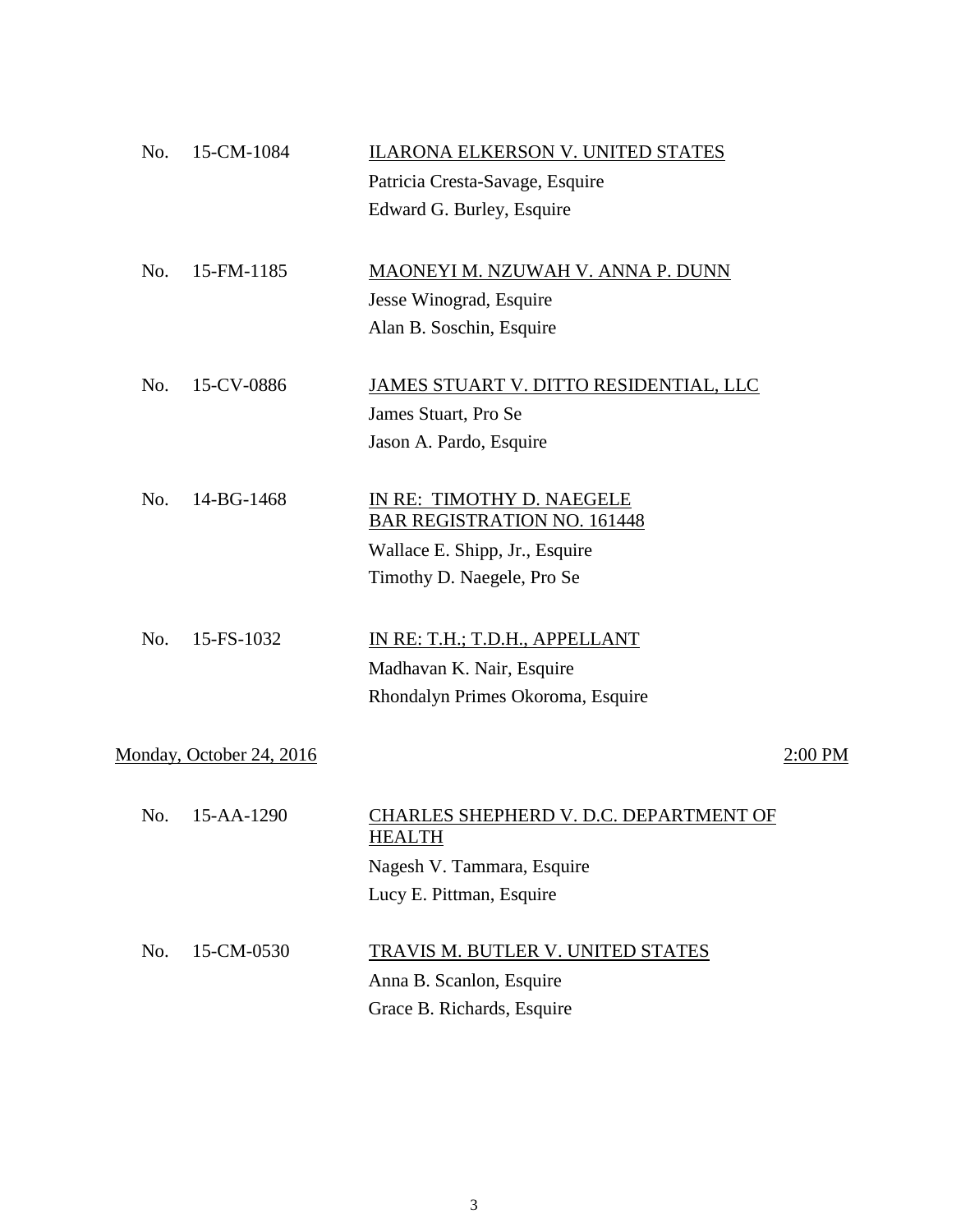| No. | 15-CO-0688               | PATRICK F. ANDREWS V. UNITED STATES                                         |
|-----|--------------------------|-----------------------------------------------------------------------------|
|     |                          | Michael S. Bailey, Esquire                                                  |
|     |                          | Stephen F. Rickard, Esquire                                                 |
|     |                          |                                                                             |
| No. | 15-CF-0128               | TONY ARMSTRONG V. UNITED STATES                                             |
| No. | 15-CF-0276               | FLOYD JOINER V. UNITED STATES                                               |
|     |                          | Matthew Madden, Esquire                                                     |
|     |                          | Gabriel Diaz, Esquire                                                       |
|     |                          | Matthew Evan Kahn, Esquire                                                  |
|     |                          |                                                                             |
| No. | 15-CO-1051               | ROBERT A. WALDEN V. UNITED STATES                                           |
|     |                          | John C. Eustice, Esquire                                                    |
|     |                          | Peter S. Smith, Esquire                                                     |
|     |                          |                                                                             |
| No. | 15-CM-0727               | PEEISHIA MARTINA CREEK V. UNITED STATES                                     |
|     |                          | Nicholas Elton, Esquire                                                     |
|     |                          | Monica P. Dolin, Esquire                                                    |
|     |                          |                                                                             |
|     | Friday, October 28, 2016 | $2:00$ PM                                                                   |
| No. | 15-CM-1276               | <b>SHARON MILLER V. UNITED STATES</b>                                       |
|     |                          | Vincent A. Jankoski, Esquire                                                |
|     |                          | Danielle M. Kudla, Esquire                                                  |
|     |                          |                                                                             |
| No. | 15-CF-0351               | <u>YUSUF O. BUSH V. UNITED STATES</u>                                       |
|     |                          | Gregory Gardner, Esquire                                                    |
|     |                          | Kristina L. Ament, Esquire                                                  |
|     |                          |                                                                             |
| No. | 15-CV-0299               | <b>BARBARA BREWER V. D.C. OFFICE OF EMPLOYEE</b>                            |
|     |                          | APPEALS, ET AL.                                                             |
| No. | 15-CV-0813               | BARBARA BREWER V. DISTRICT OF COLUMBIA<br>OFFICE OF EMPLOYEE APPEALS, ET AL |
|     |                          |                                                                             |
|     |                          | Barbara Brewer, Pro Se                                                      |
|     |                          | Stacy L. Anderson, Esquire                                                  |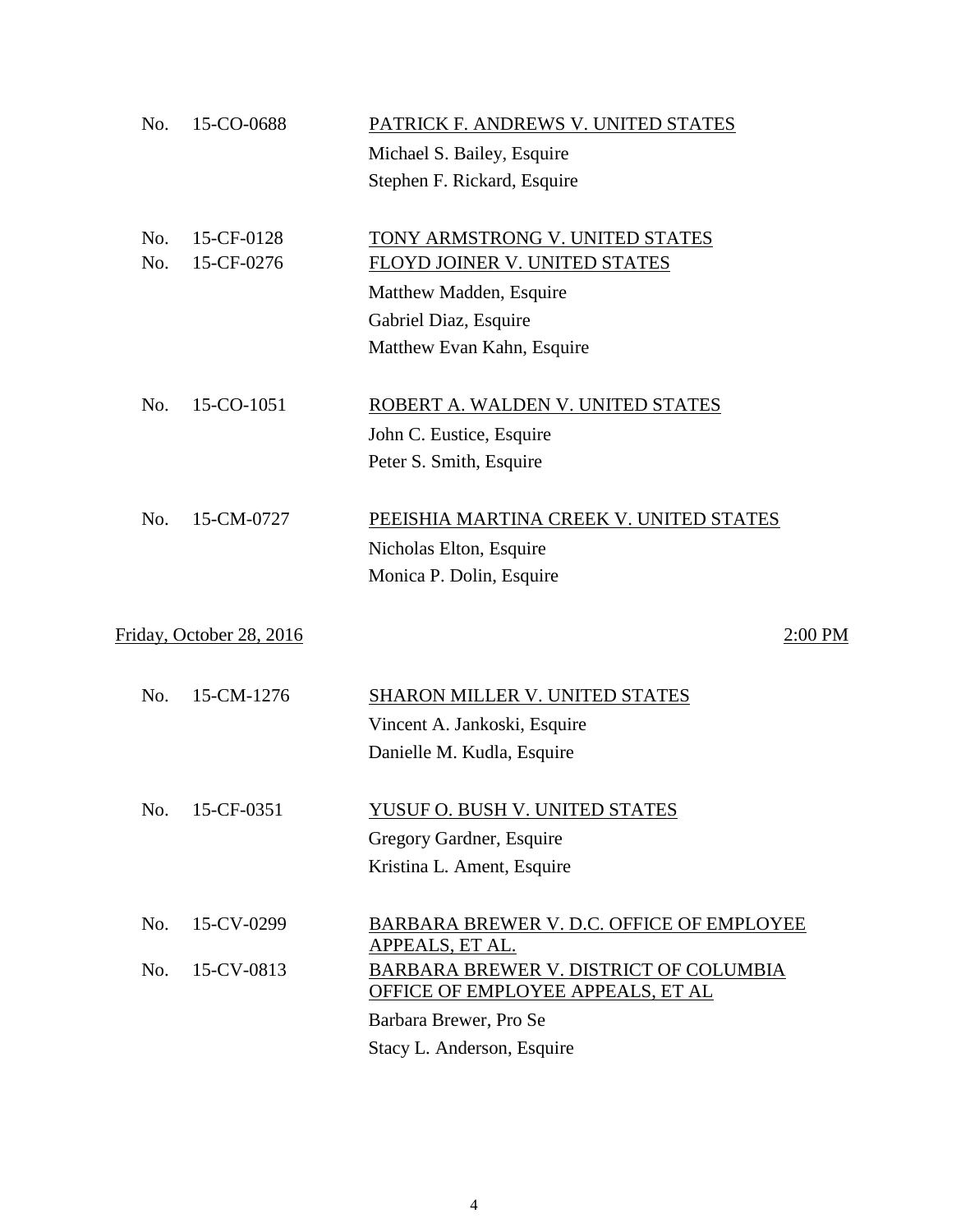| No. | 15-CV-0716               | AWRENCE CALDWELL V. HORNING MANAGEMENT<br><b>COMPANY</b>    |         |
|-----|--------------------------|-------------------------------------------------------------|---------|
|     |                          | Lawrence Caldwell, Pro Se                                   |         |
|     |                          | Timothy P. Cole, Esquire                                    |         |
| No. | 15-CV-1018               | ROY SUDDUTH V. LEANA KAY MOVSESSIAN, ET AL                  |         |
|     |                          | Roy Sudduth, Pro Se                                         |         |
|     |                          | Mark G. Chalpin, Esquire                                    |         |
|     |                          |                                                             |         |
| No. | 15-AA-1293               | BRYANT MOORE V. D.C. DEP'T OF EMPLOYMENT<br><b>SERVICES</b> |         |
|     |                          | Bryant Moore, Pro Se                                        |         |
|     |                          | Gerard J. Emig, Esquire                                     |         |
|     | Monday, October 31, 2016 |                                                             | 2:00 PM |
|     |                          |                                                             |         |

| No. | 15-CV-1110       | WATERSIDE TRUST T/A WATERSIDE TOWERS V.<br>PASCAL LAPORTE                    |
|-----|------------------|------------------------------------------------------------------------------|
|     |                  | Revee M. Walters, Esquire                                                    |
|     |                  | Leicester B. Stovell, Esquire                                                |
|     |                  |                                                                              |
| No. | $15 - AA - 1344$ | GHUMAN INC. T/A GOLD STAR CAB V. D.C. DEP'T OF<br><b>EMPLOYMENT SERVICES</b> |
|     |                  | Jason H. Ehrenberg, Esquire                                                  |
|     |                  | Justin M. Beall, Esquire                                                     |
|     |                  |                                                                              |
| No. | 14-CO-0689       | LEE M. AYERS V. UNITED STATES                                                |
| No. | 14-CO-0716       | <b>KEVIN D. AYERS V. UNITED STATES</b>                                       |
| No. | 15-CO-0464       | KEVIN D. AYERS V. UNITED STATES                                              |
|     |                  | Sydney Jean Hoffmann, Esquire                                                |
|     |                  | Edward Gain, Esquire                                                         |
|     |                  | Anne Y. Park, Esquire                                                        |
|     |                  |                                                                              |